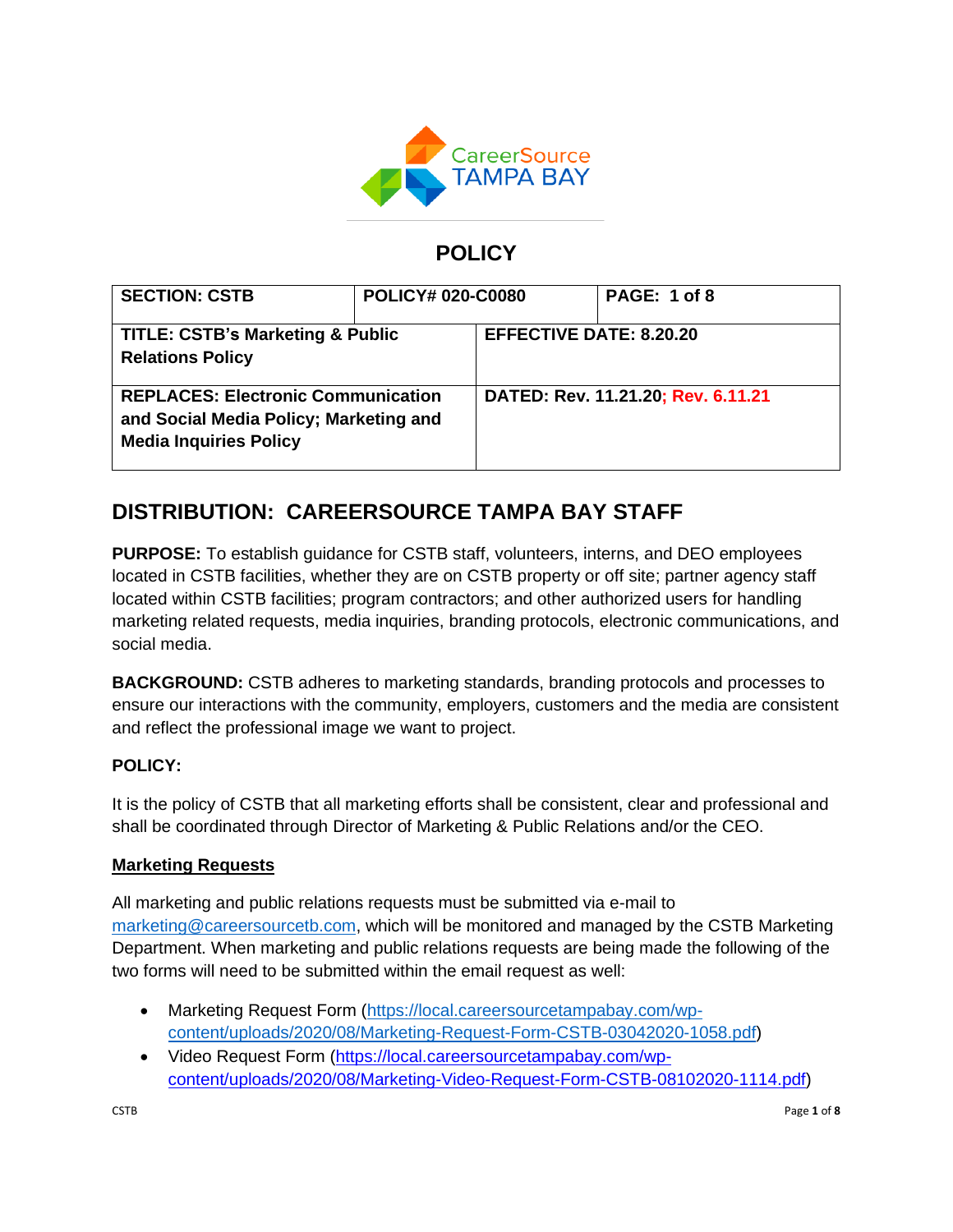Upon receipt of marketing requests a marketing tracking number will be assigned to the request and will act as a confirmation of a request being received and reviewed by the Marketing Department.

## **Corporate Brand Usage**

Use of the CareerSource Tampa Bay logo and letterhead for non-business-related issues or for unusual business-related uses is not permitted without prior approval of the Director of Marketing & Public Relations or CEO.

## **Outreach Materials (flyers & brochures)**

- 1. All outreach materials must include the Equal Employment Opportunity tagline: "Programs and initiatives are sponsored by CareerSource Tampa Bay and the State of Florida, Department of Economic Opportunity and fully supported by the U.S. Departments of Labor, Health and Human Services, and Agriculture as part of awards totaling \$XX,XXX,XXX (the amount will be updated annually). An equal opportunity employer/program. Auxiliary aids and services are available upon request to individuals with disabilities. All voice telephone numbers on this document may be reached by persons using TTY/TDD equipment via the Florida Relay Service at 1-800-955-8771."
- 2. CareerSource Tampa Bay should always be referred to as only "CareerSource" in outreach materials. The acronym CSTB may be used if preceded by the entire name.
- 3. Use the following to distinguish between centers: Tampa Center, Plant City Office, Brandon Center, Ruskin Office.
	- a. Both "career center" and "center" may be used in lowercase format.
- 4. Approved PowerPoint templates can be downloaded from the company Intranet under Marketing. These templates should not be altered without prior consent of the Director of Marketing & Public Relations.
- 5. Any images and music not expressly produced or licensed by CareerSource Tampa Bay shall not be used without the prior approval of the Director of Marketing & Public Relations.
- 6. All outreach materials (i.e. PowerPoints, Notices, Flyers, Email Blasts, etc.) must be approved by the Marketing Department before external distribution. Outreach materials shall be submitted for approval to the Director of Marketing & Public Relations.

# **Approved Email Signature**

- 1. Below are the only approved internal and external email signature for all staff. Instructions for changing your email signature are located on the company Intranet under Marketing.
	- a. If a program has their own social media icons, they can add those below CSTB icons, however this must be approved by the Director of Public Relations and Marketing. Also, the signature must include CSTB's main social media pages, then followed by the department's icons (see example below). A department can include their specific webpage, but it must be under the main CSTB website. The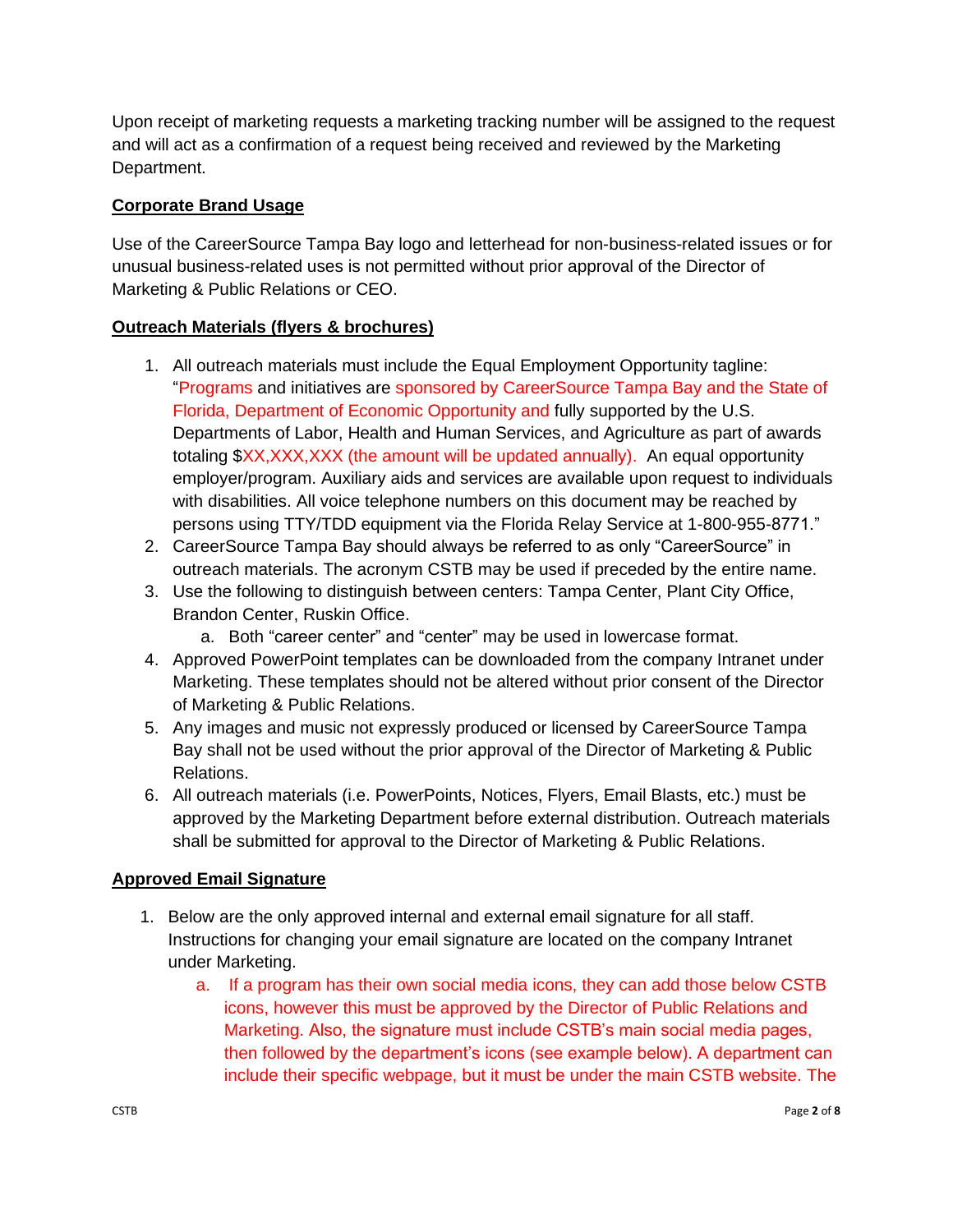signature must include the USDOL disclaimer language at the very bottom of the signature line. This language is updated annually.

## **First name, last name (certifications)**

CSTB Title

Email: **P:** (813) 930-7400 **| F:** (855) 484-6949

### **CareerSource Tampa Bay**

(Office location depending on where you are located) 4902 Eisenhower Blvd., Ste. 250

Tampa, FL 33634

Follow us on social media:



Summer Job Connection Social Media pages:

# **fyin 體**

Visit us at [www.CareerSourceTB.com](http://www.careersourcetb.com/)

Summer Job Connectio[nhttps://www.careersourcetampabay.com/summer-job](https://www.careersourcetampabay.com/summer-job-connection/)[connection/](https://www.careersourcetampabay.com/summer-job-connection/)

Programs and initiatives are sponsored by CareerSource Tampa Bay and the State of Florida, Department of Economic Opportunity and fully supported by the U.S. Departments of Labor, Health and Human Services, and Agriculture as part of awards totaling \$XX,XXX,XXX (the amount will be updated annually). This email may contain information subject to the Privacy Act of 1974 and is "For Official Use Only." Any misuse or unauthorized disclosure may result in both civil and criminal penalties. CareerSource Tampa Bay is an equal opportunity employer/program. Auxiliary aids and services are available upon request to individuals with disabilities. TDD/TTY 1-800-955-8771

2. A special email logo may be created for special events, anniversaries or commemorative occasions but must be approved by the marketing department prior to using.

.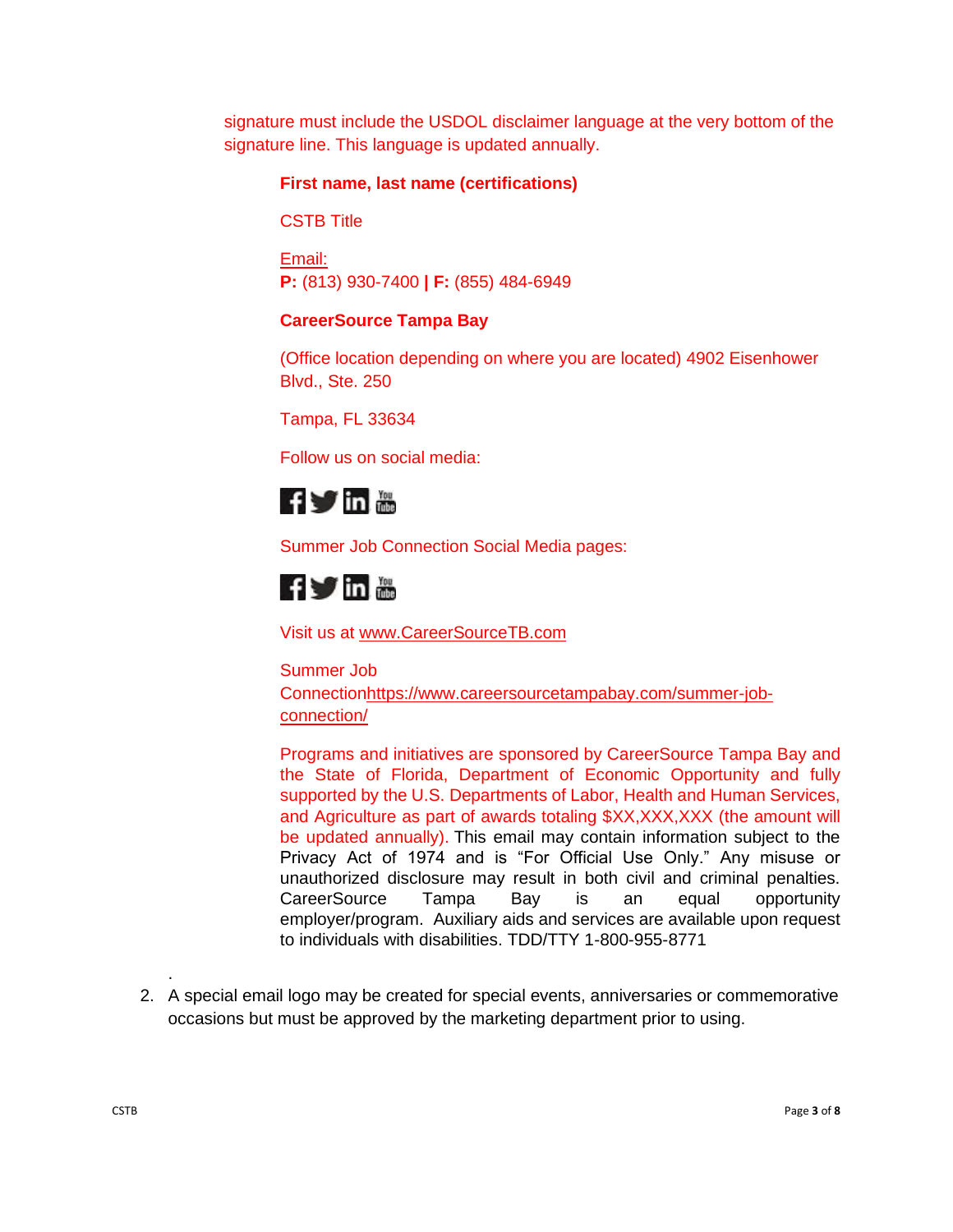# **Media Inquiries**

Individuals working directly with the Director of Marketing & Public Relations and/or have received prior approval should speak to the media on the behalf of CareerSource Tampa Bay.

If staff receive a phone or email inquiry from the media, it must be reported to the department's supervisor, who will then submit all media inquiries to the Director of Marketing & Public Relations upon receipt.

- Maximize our ability to increase general awareness, understanding and support for CareerSource Tampa Bay's staff, policies, programs, participants and mission.
- Those authorized to speak with the media shall speak clearly and consistently, so that critical information is recognized, understood and reinforced through multiple media channels.
- Ensure that the information shared with media is properly vetted and disseminated in an accurate, consistent and timely manner in keeping with best practices.
- Protect and respect participants and their families in what sometimes can be delicate, highly personal and even confidential circumstances.

#### **Interaction with the News Media**

If a news media representative shows up at any office or center on any matter concerning CareerSource Tampa Bay's staff, policies, programs, or participants he or she should be greeted and referred to the CEO's office or the Director of Marketing & Public Relations before any statements are made or information is offered.

The CEO's office and/or the Director of Marketing & Public Relations must be advised that a media representative is present.

- Members of the news media, photographers or production teams must be accompanied by a person designated by the President and CEO while they are in any office or center location. If you see unescorted reporters, please contact security (if available), your department's supervisor, the CEO and/or Director of Marketing & Public Relations immediately, so they can be assisted.
- If you are approached by a reporter or camera person asking for comment about CareerSource Tampa Bay, and the appropriate response is to advise that it, "It is CareerSource Tampa Bay's policy that any media requests be handled through the CEO or Director of Marketing & Public Relations. Let me contact someone for you."
- Permission for the media to photograph, film, record and/or interview individuals may be given only if the individual is willing and only if they give permission in writing on a "Consent to Photograph/Film/Record and/or Interview" form, available only through the Director of Marketing & Public Relations. In the case of minors, parents can give consent for their children under the age of 18. If the media want to videotape the facility and are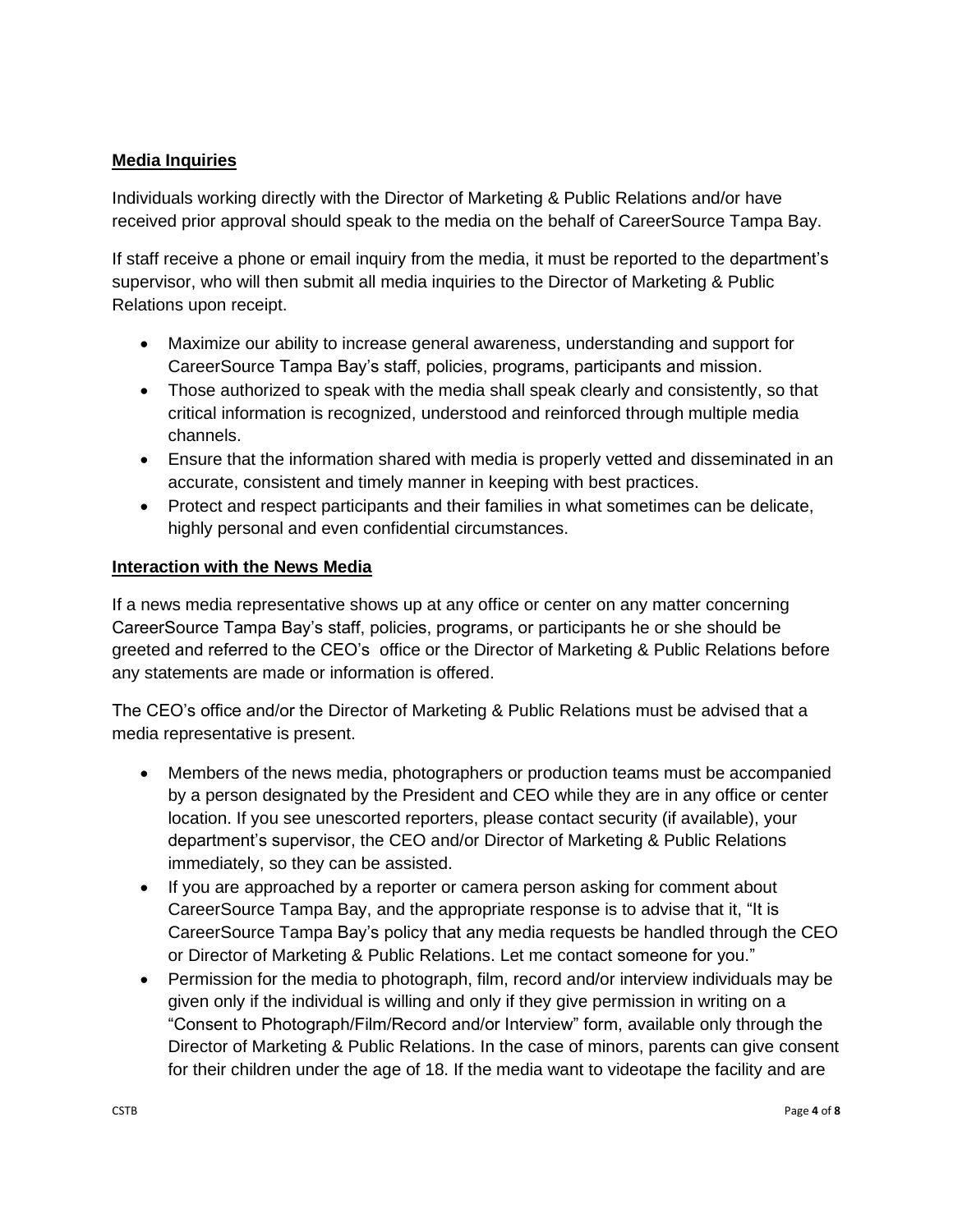approved to be in the facility, an announcement shall be made in the areas they may be taping to notify those that may end up on camera.

Should any individual speak at an off-site conference or event where media is present, the office of the CEO should be notified as soon as possible. If you are invited to participate in a media interview, please clear all such requests through the office of the CEO before any action is taken or decision to participate is made.

Should any individual feel they have a story of interest for the news media, they are encouraged to contact the Director of Marketing & Public Relations. The individual may be asked to work collaboratively, with the CEO's approval, to develop the story with the Director of Marketing & Public Relations who shall be the sole liaison with the media throughout the project.

## **CSTB Special Events**

All Departments planning a special event will coordinate the planning, public relations, and marketing via the Marketing & Public Relations Director.

# **CSTB Press Releases**

The Marketing & Public Relations Department is the only department who can authorize the release of a CSTB press release. The Marketing Department will receive CEO approval on all press releases prior to their release. The Leadership Team will also be consulted when appropriate. Press Releases are the mechanism which engages the CSTB Communications Plan and includes distribution to the following communication channels: Internal Staff, CSTB Partners, Board Members, County Marketing staff, News Media, and Marketing-Public Outreach if necessary.

### **Use of Electronic Media**

Outlined below are the definitions and details pertaining to the use of electronic media:

- 1. **Ownership.** All aspects and components of CareerSource Tampa Bay's electronic communications systems (press releases, CSTB video footage, CSTB social media accounts) are the property of CareerSource Tampa Bay. These electronic communications systems, including press releases, video footage, are business tools provided by CareerSource Tampa Bay.
- 2. **Authorized Usage**. CareerSource Tampa Bay's electronic communications systems must be used to solely facilitate the workforce development business of the organization. Employees are prohibited from using CareerSource Tampa Bay's electronic communication systems for private business activities, for personal use, or for amusement/entertainment purposes, except as provided by applicable law.
- 3. **Inappropriate Use**. Inappropriate use may result in loss of access privileges and disciplinary action. Some specific examples of inappropriate and therefore prohibited uses include, but are not limited to, the following: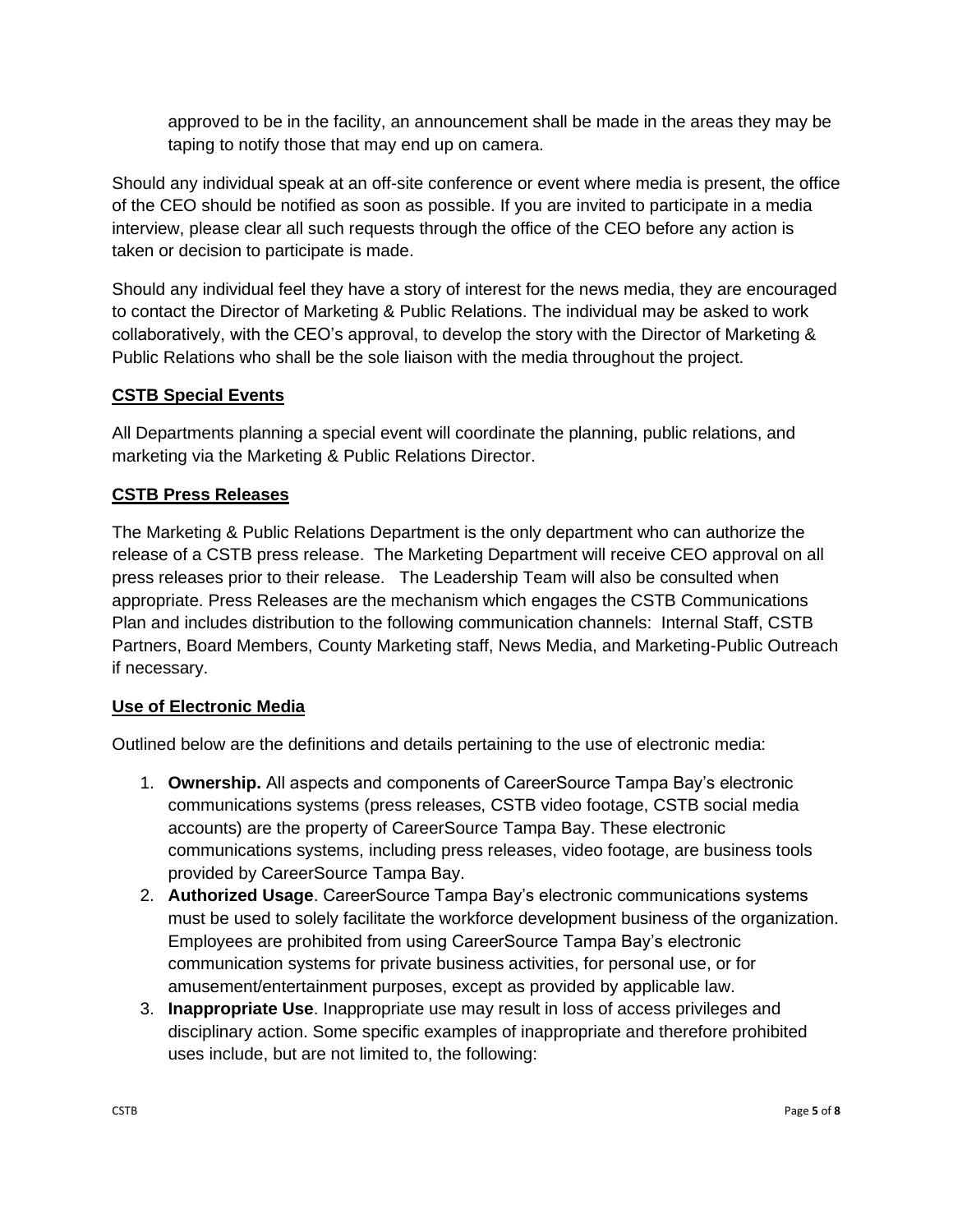- Transmitting, retrieving, downloading, or storing messages or images from or to another employee or authorized user, or to a vendor, training provider, program contractor, customer, or other outside party, that are offensive, discriminatory, inflammatory, derogatory, off-color, abusive, profane, sexual in content, harassing in nature, threatening, or otherwise inappropriate in a business environment. This includes messages that are about an individual or group's race, age, disability, religion, marital status, national origin, physical attributes or sexual orientation. Such remarks will not be tolerated and will be grounds for discipline and maybe termination.
- Conducting personal business, soliciting personal business opportunities, or personal advertising.
- Downloading or distributing pirated software, music, or data.
- Using CareerSource Tampa Bay's electronic communication resources to propagate a virus, worm, Trojan horse, trap door program code, or other similar potential threats.
- Uploading software licensed to CareerSource Tampa or data owned or licensed by CareerSource Tampa Bay without authorization to do so.
- 4. **Password Accountability**. Regardless of the circumstances, an individual's password(s) to CareerSource Tampa Bay's electronic communication systems. must never be shared or revealed to anyone else prior to received approval from the Director of Marketing & Public Relations. To do so exposes the employee to responsibility for actions the other individual takes with the password.
- 5. **User Identity**. Misrepresenting, obscuring, suppressing, or replacing a CareerSource Tampa Bay's identity on an electronic communications system is not permitted and maybe grounds for discipline and up to maybe termination. The organizational affiliation, and related information included with electronic messages or postings must reflect the actual intended meanings of the messages or postings.

# **Social Media within CareerSource Tampa Bay**

- 1. Social Media is considered any online tool or application that goes beyond simply providing information, instead allowing collaboration, interaction, and sharing. Examples of social media include, but are not limited to, the following:
	- social networking sites (i.e. Facebook, LinkedIn, Twitter, YouTube)
	- video and photo sharing websites (i.e. YouTube, Instagram)
	- blogs, including corporate blogs, media outlet blogs and personal blogs
	- wikis and online collaborations (i.e. Wikipedia)
	- forums, discussion boards and groups (i.e. Google groups, Whirlpool)
	- podcasting
	- online multiplayer gaming platforms (i.e. World of Warcraft, Second life)
	- instant messaging (including SMS)
	- geo-spatial tagging (Foursquare)

.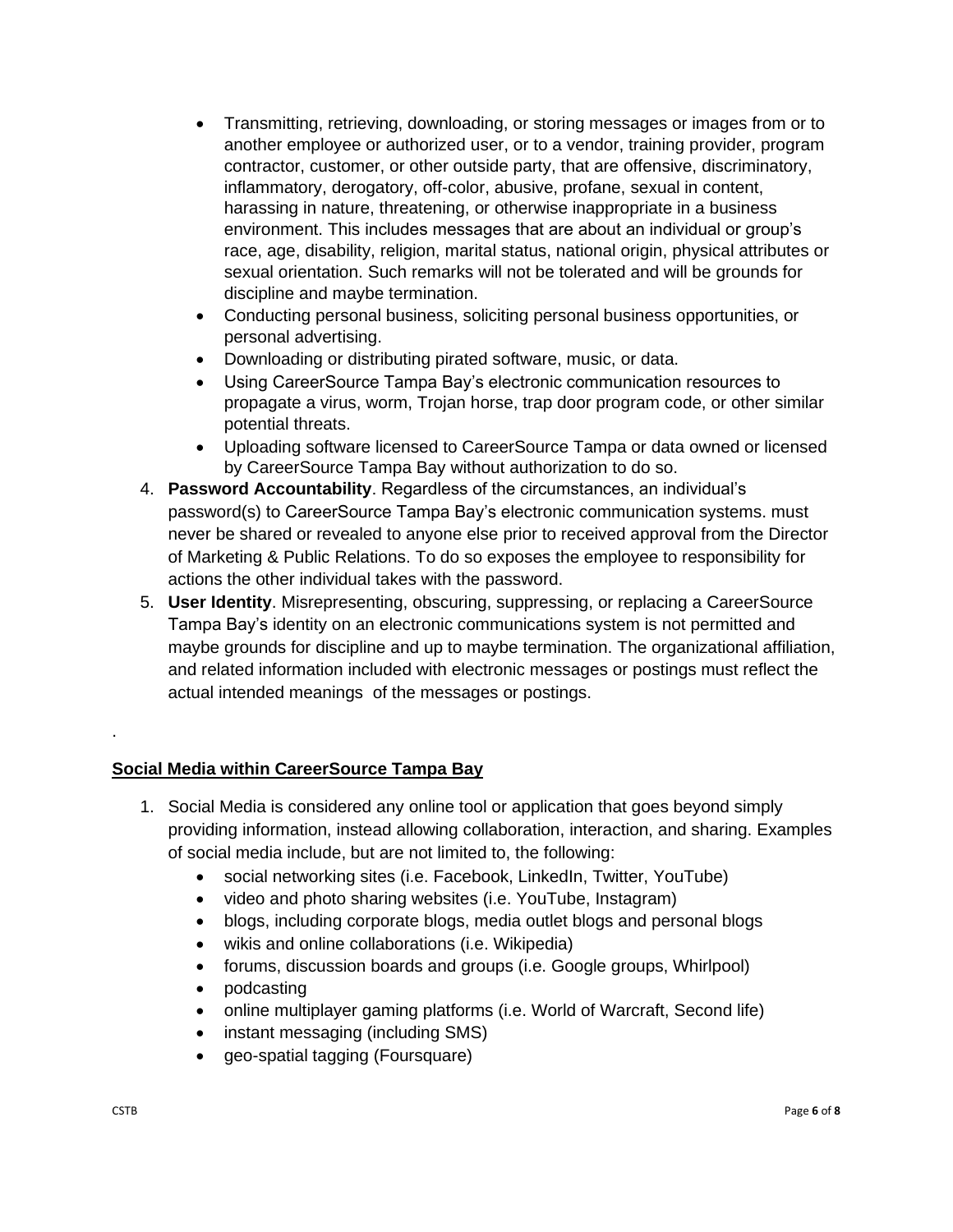2. **Encouraging Use of Social Media**. CareerSource Tampa Bay encourages the use of social media technologies to enhance communication, collaboration, and information exchange in support of CareerSource Tampa Bay's workforce development business. By openly sharing knowledge, best practices, and lessons learned with and from other federal, state, and local partners, other regional boards, the public, other employees, and our customers, we can provide more effective solutions and efficiencies to enhance excellence in the business of workforce development.

The use of social media technology follows the same standards of professional practice and conduct mentioned above under "Electronic Communications Systems."

- 3. **Guidelines on Use of Social Media**. The following apply to the use of social media by an employee:
	- The CareerSource Tampa Bay Marketing Team are the staff solely responsible for commenting, updating, creating and managing all CareerSource Tampa Bay social media outlets, including Facebook, Twitter, YouTube, and any future social media sites.
		- o A department may be given permission to have a secondary social media page with the permission and direction of the Marketing Director.
	- No employee, with the exception of the CareerSource Tampa Bay Marketing Team, is authorized to comment as a representative of CareerSource Tampa Bay at any time on any social media outlet.
	- No staff is authorized to create any accounts in social media outlets using the CareerSource Tampa Bay logo or CareerSource Tampa Bay name unless approved in advance by the Marketing & Public Relations Director.
	- All staff, except for the Marketing Team, are prohibited from using social media to contact customers unless approved in advance by the Director of Public Relations/ Marketing. This is to ensure that all communication with customers is done using our electronic communications systems to ensure proper archival of the message in accordance with Florida's public records law and the CareerSource Tampa Bay policy on Records Management.
- 4. **Personal Use of Social Media.** CareerSource Tampa Bay recognizes that staff may wish to use social media in their personal life. This policy does not intend to discourage nor unduly limit their personal expression or online activities. However, staff should recognize the potential for damage to be caused (either directly or indirectly) to CareerSource Tampa Bay in certain circumstances via staff's personal use of social media when staff can be identified as an employee. Accordingly, staff should comply with this policy to ensure that the risk of such damage is minimized.

Additionally, staff are advised that inappropriate use of personal social media as described as inappropriate and prohibited as in above section Use of Electronic Media item #5 (Inappropriate Use) may be grounds for discipline and up to and including termination.